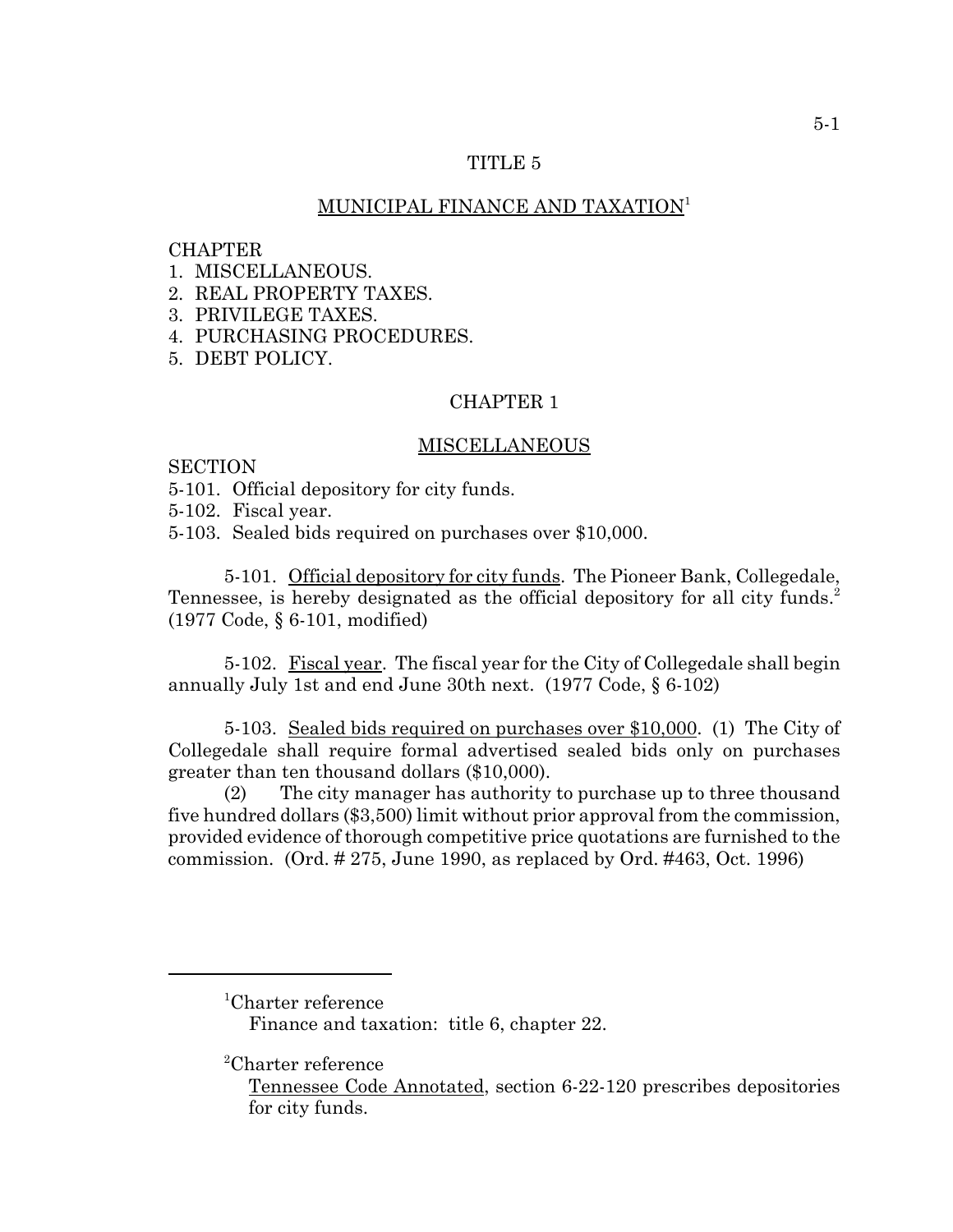### REAL PROPERTY TAXES

### **SECTION**

5-201. When due and payable.

5-202. When delinquent--penalty and interest.

5-201. When due and payable. Taxes levied by the city against real property shall become due and payable annually on the first Monday of October of the year for which levied. (1977 Code, § 6-201)

5-202. When delinquent--penalty and interest. All real property taxes shall become delinquent on and after the first day of March next after they become due and payable and shall thereupon be subject to such penalty and interest as is authorized and prescribed by the state law for delinquent county real property taxes. (1977 Code, § 6-201)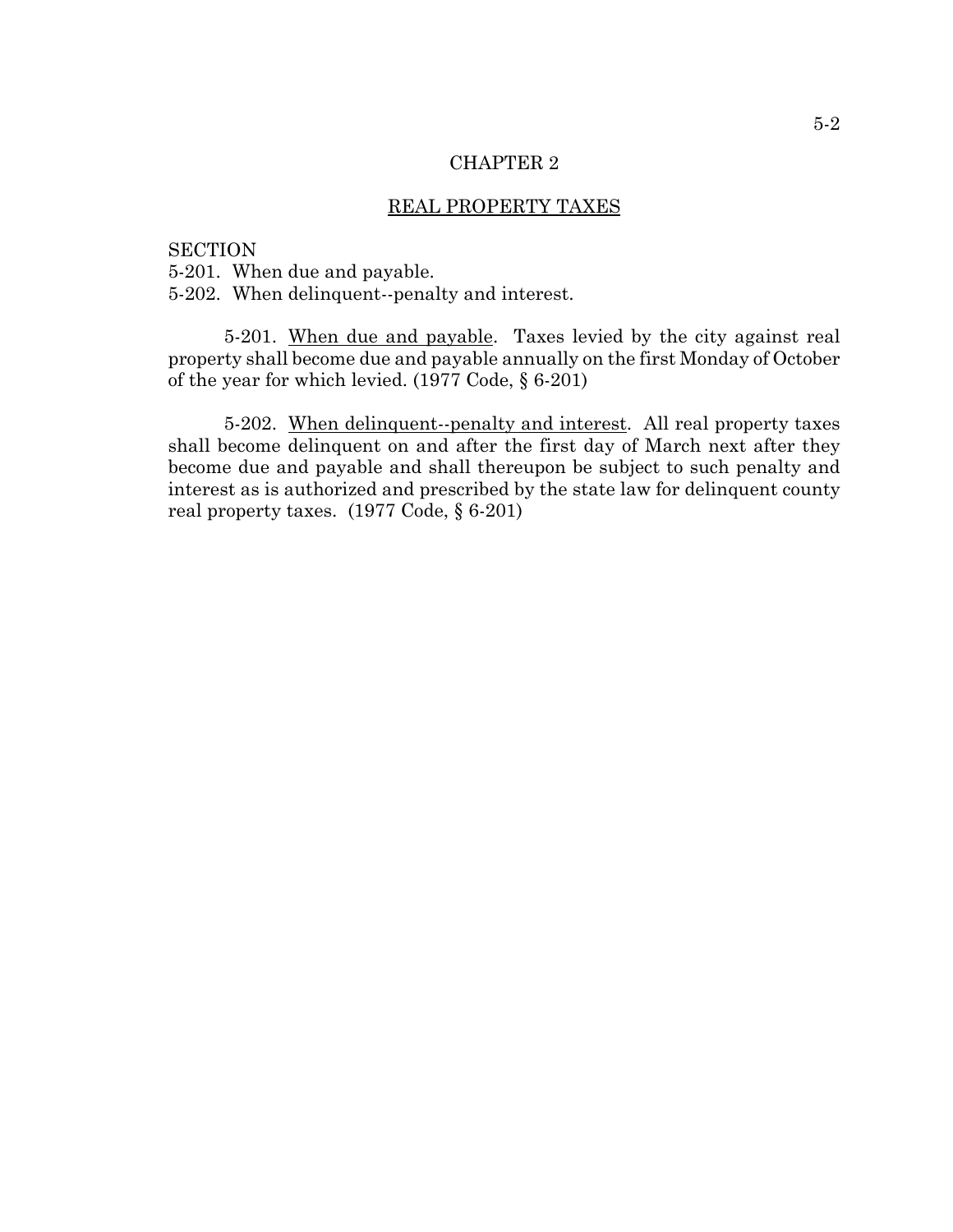## PRIVILEGE TAXES

**SECTION** 5-301. Tax levied. 5-302. License required.

5-301. Tax levied. Except as otherwise specifically provided in this code, there is hereby levied on all vocations, occupations, and businesses declared by the general laws of the state to be privileges taxable by municipalities, an annual privilege tax in the maximum amount allowed by said state laws. The taxes provided for in the state's "Business Tax Act" (title 67, chapter 4, Tennessee Code Annotated) are hereby expressly enacted, ordained, and levied on the businesses, business activities, vocations, and occupations carried on within the city at the rates and in the manner prescribed by the said act. The proceeds of the privilege taxes herein levied shall accrue to the general fund. (1977 Code, § 6-301)

5-302. License required. No person shall exercise any such privilege within the city without a currently effective privilege license, which shall be issued by the recorder to each applicant therefor upon such applicant's compliance with all regulatory provisions in this code and payment of the appropriate privilege tax. (1977 Code, § 6-302)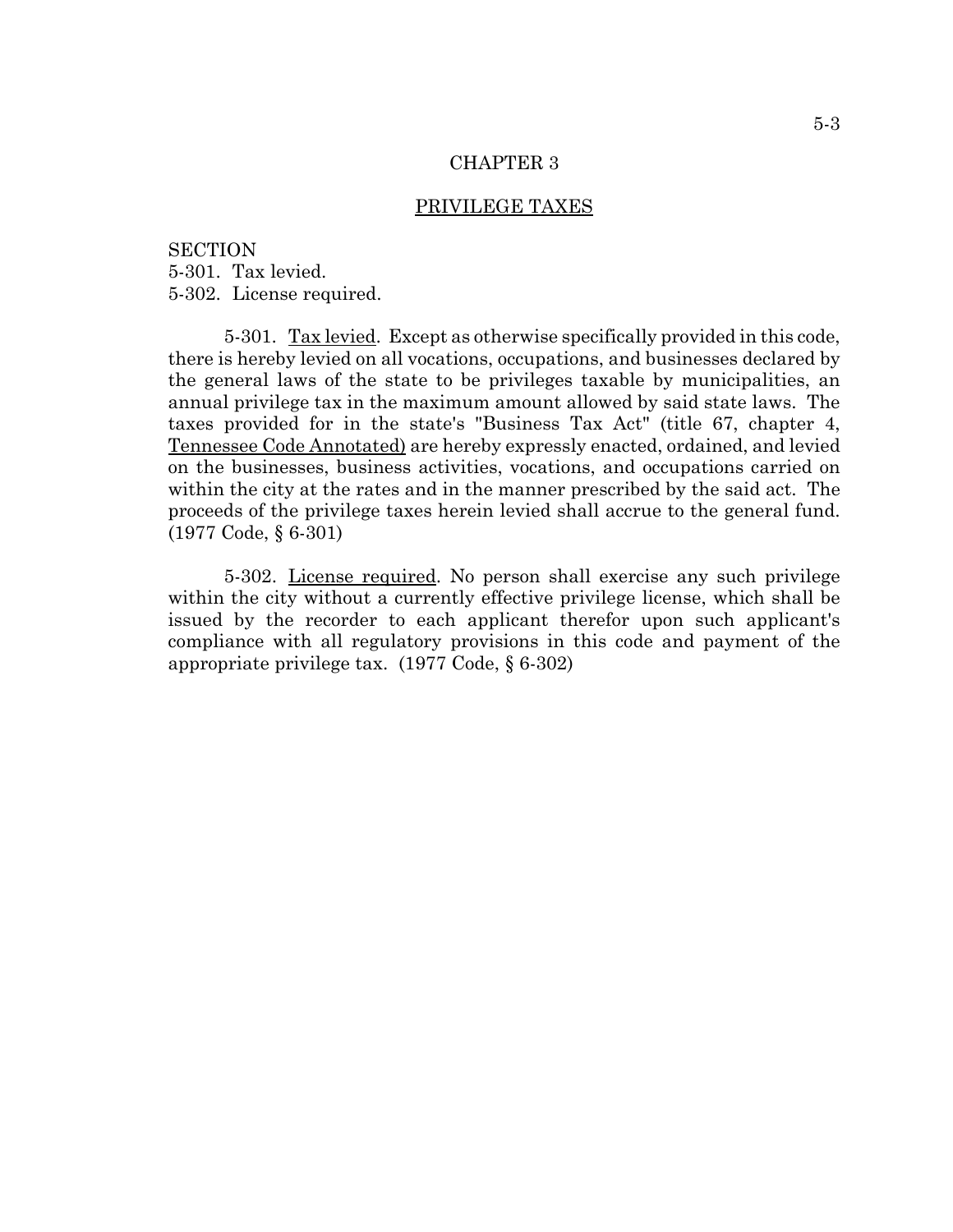#### PURCHASING PROCEDURES

# **SECTION**

- 5-401. Powers and duties of purchasing agent.
- 5-402. Written requisitions required.
- 5-403. Council approval of purchase unnecessary, when.
- 5-404. Expenditures requiring approval of the city manager.
- 5-405. Competitive bidding; exemptions.
- 5-406. Submitting and awarding bids.
- 5-407. Rental or lease expenditures.
- 5-408. Contracts requiring bonds.
- 5-409. Emergency purchases.
- 5-410. Adherence to provisions; individual liability.
- 5-411. Petty cash fund.
- 5-412. Certification of unencumbered balance required.
- 5-413. Exemption of fuel, fuel products and perishable commodities from public advertisement and competitive bidding requirements.

5-401. Powers and duties of purchasing agent. The city manager or his designee is hereby designated as the purchasing agent and shall possess the following powers and perform the following duties under the general supervision of the city manager:

(1) He shall contract for and purchase all supplies, materials, equipment and services necessary for the conduct and operation of departments and agencies of the city.

(2) He may transfer from one department or agency to any other departments or agencies such supplies, materials, and equipment or other personal property not needed by one but necessary to the conduct and operation of the other; or may sell any personal property belonging to the city which is recommended as surplus by the key manager of a department to the city manager, or by the city commission.

(3) He shall have charge of and supervision over all storerooms and be responsible for distributing such supplies to the various departments.

(4) He may, subject to the approval of the city commission, advertise for and enter into contracts for goods and services as needed.

(5) He may establish standard specifications as to quantity and quality for all supplies, materials and equipment generally needed by the departments.

(6) Any action relating to the acquisition or disposal of real property requires the approval of the city commission.

The city manager may enter into binding contracts on behalf of the city, without specific approval of the city commission, for routine purchases and matters not having substantial long term consequences. For the purpose of this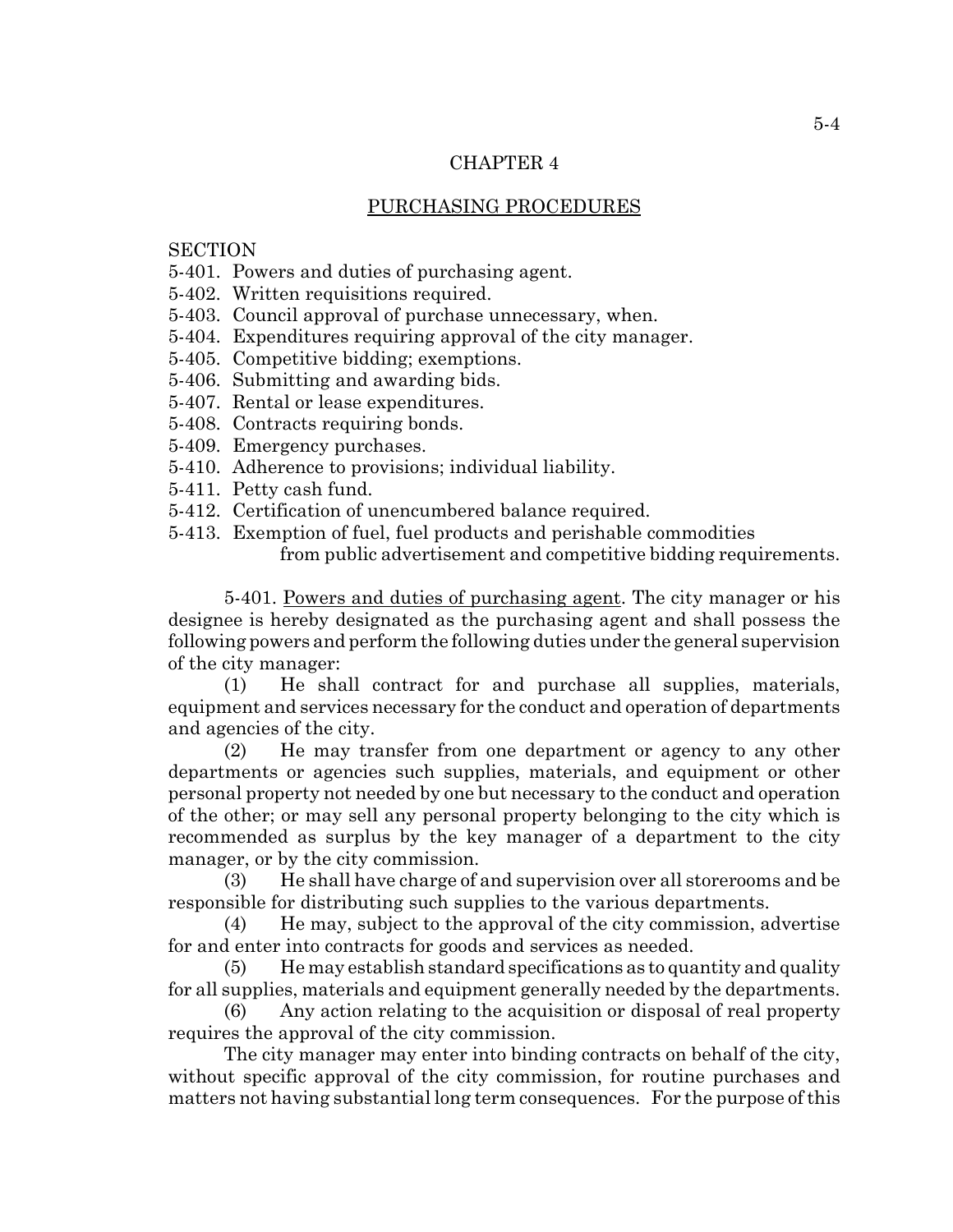section, a matter does not have substantial long term consequences if it is a contract for a period of one (1) year or less. (as added by Ord. #786, Dec. 2011)

5-402. Written requisitions required. All purchases made under the provisions of this chapter shall be made pursuant to a written requisition from the head of the department, except for those purchases authorized by using a procurement card, petty cash, or fixed price agreement. (as added by Ord. #786, Dec. 2011)

5-403. Commission approval of purchase unnecessary, when. Where the amount of the requisition or voucher does not exceed the exemption allowed by state law for exemption from competitive bidding, approval by the city commission shall not be necessary for the issuance of a purchase order or payment of a voucher or the execution of a contract. In no event shall a requisition, voucher, or contract be split or divided into two (2) or more with the intent of evading the necessity of having competitive bids and/or the necessity of obtaining the approval of the city commission. (as added by Ord. #786, Dec. 2011)

5-404. Expenditures requiring approval of the city manager; spending limit of city manager. Whenever any requisition or voucher or contract calls for the expenditure of less than the maximum exemption allowed by state law for exemption from competitive bidding and is more than five hundred dollars (\$500.00), the issuance of a purchase order or the payment of a voucher or the award of a contract shall be subject to the approval of the city manager or his designee, and shall not be binding on or create any liability against the city until approved as such. The city manager will set the spending limits the key managers and other staff, not to exceed the spending limits imposed on the city manager by law. The city commission will set by separate action as necessary the spending limits of the city manager, not to exceed any amount allowed by law. (as added by Ord. #786, Dec. 2011)

5-405. Competitive bidding; exemptions. Whenever any requisition or voucher or contract calls for an expenditure exceeding the maximum amount allowed by state law, or contract for construction or remodeling of existing structures or sites calls for an expenditure exceeding the maximum amount allowed by state law for exemption from competitive bidding, there shall be competitive bids. At the direction of the purchasing agent and the city manager, notice for bids shall be advertised at least once in a general circulation newspaper at least fifteen (15) days prior to the time set for a public opening of bids. The purchasing agent may also issue written invitations to bid to dealers in the articles to be purchased in addition to, but not in lieu of, the advertisement required hereunder. However, secondhand equipment or equipment purchased from any federal, state or municipal agency, where it is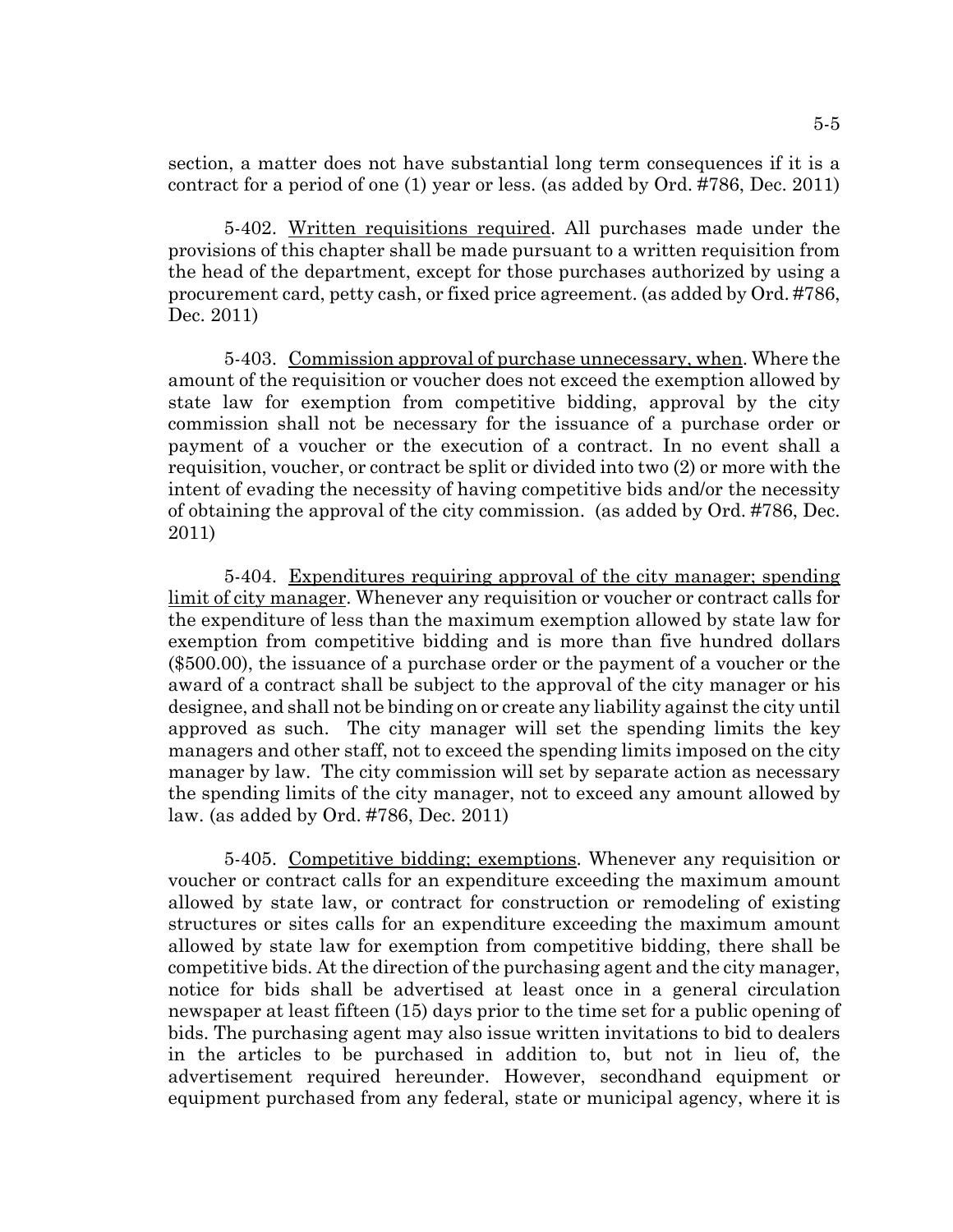not practicable to take bids, may be purchased without taking bids, but such purchases shall be subject to the requirements of §§ 5-403 and 5-404. Also, items covered by federal or state government service contract prices may be exempted at the discretion of the purchasing agent and the city manager. (as added by Ord. #786, Dec. 2011)

5-406. Submitting and awarding bids. All bids shall be sealed and submitted to the purchasing agent on or before the specified time when such bidding is to be closed. All bids will be awarded by the city council unless otherwise designated by the city council. Recommendation of bids other than the lowest bids must be justified in writing. (as added by Ord. #786, Dec. 2011)

5-407. Rental or lease expenditures. The rental or lease of any equipment, materials or vehicles, where the expenditure for the rental or lease period does not exceed ten thousand dollars (\$10,000.00), or maximum allowed by state law, may be made by the head of any department. But where the expenditure is more than ten thousand dollars (\$10,000.00), for rental or lease of equipment, materials or vehicles, there shall be competitive bids. (as added by Ord. #786, Dec. 2011)

5-408. Contracts requiring bonds. No contract shall be let for any public work until the contractor shall have first executed a good and solvent bond or letter of credit to the effect that he will perform according to the contract and pay for all the labor and materials used by said contractor, or any immediate or remote subcontractor under him, in said contract in lawful money of the United States. The bond or letter of credit to be so given shall be for one hundred percent (100%) of the contract price. Where advertisement is made, the condition of the bond or letter of credit shall be stated in the advertisement; provided, that this section shall not apply to contracts under ten thousand dollars (\$10,000.00). (as added by Ord. #786, Dec. 2011)

5-409. Emergency purchases. Emergency purchases are to be made only when normal functions and operations of the city or one (1) of its departments would be hampered by submitting a request to the city commission in the regular manner, or when property, equipment, or life are endangered through unexpected circumstances and materials, services, etc., and are needed immediately. In the event of an apparent emergency which requires immediate procurement of supplies, material and equipment, or contractual services, the city manager shall be empowered to authorize the procurement, at the lowest available price, any supplies or contractual services, not to exceed ten thousand dollars (\$10,000.00), or maximum purchase price allowed by state law, where time does not permit the taking of informal bids. A full report of the circumstances of an emergency purchase shall be filed by the city manager with the city commission at its next meeting, and shall be entered on the minutes of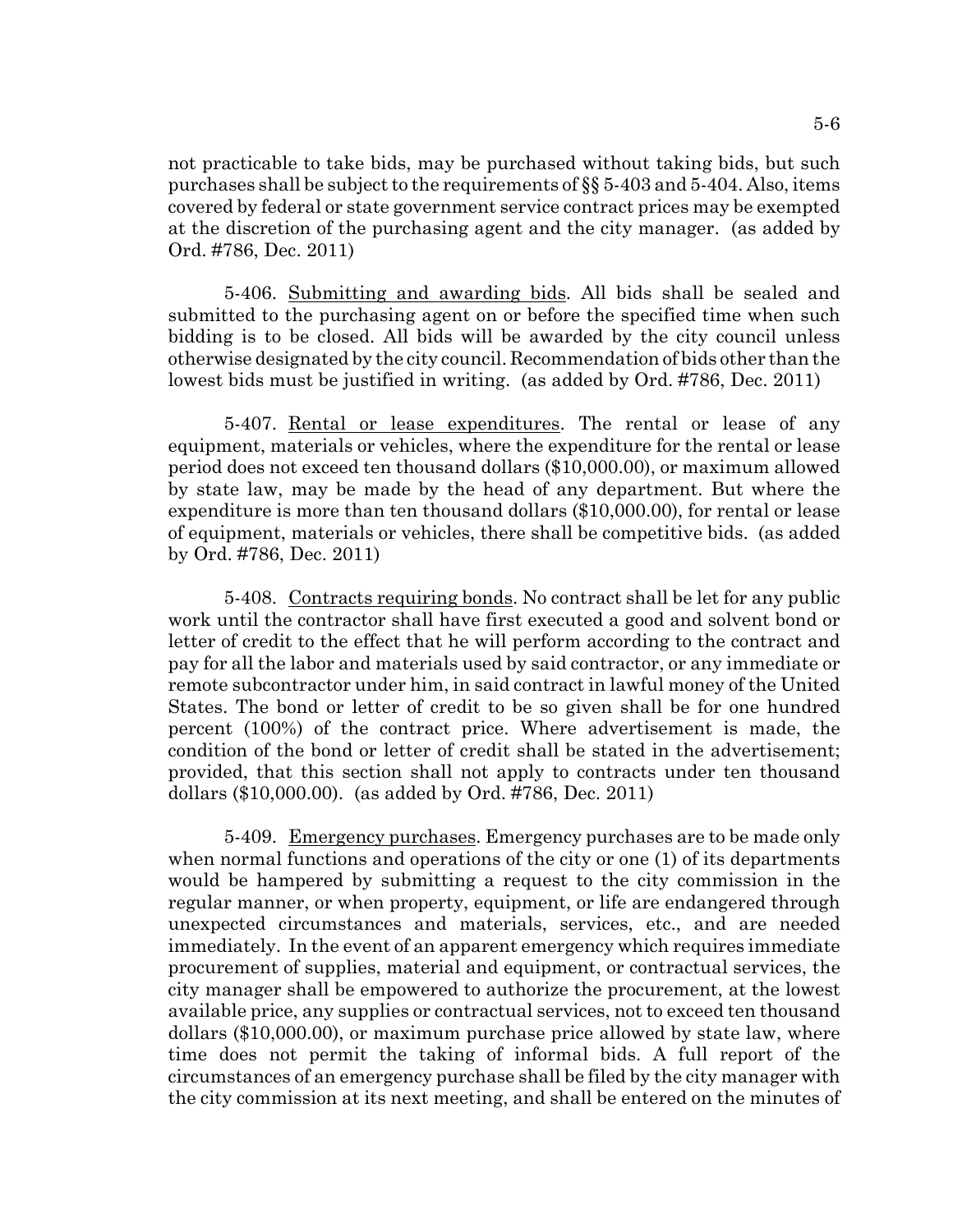the city commission. Any emergency purchases exceeding ten thousand dollars (\$10,000.00), or the maximum allowed by state law, shall require the concurrence of the city manager and the mayor. In such event, the city manager will then schedule this item of business for the next scheduled meeting of the city commission, and at said meeting a description of the emergency that has occurred, the item purchased, where the item was purchased and the price paid for said item shall be read into the minutes. Action shall then be taken by the entire city commission for approval. (as added by Ord. #786, Dec. 2011)

5-410. Adherence to provisions; individual liability. All contracts, purchase orders, agreements and obligations issued or entered into contrary to the provisions of the foregoing sections shall be void and no person shall have any claim or demand whatever against the city thereunder, nor shall any official or employee of the city waive or qualify the limitation fixed by the preceding section or fasten upon the city any liability whatever contrary to such limitation. (as added by Ord. #786, Dec. 2011)

5-411. Petty cash fund. The finance manager, with the approval of the city manager shall authorize certain departments and/or officials to maintain a petty cash fund not to exceed four hundred fifty dollars (\$450.00) from which purchases or payments may be made not to exceed fifty dollars (\$50.00) each, and receipts shall be attached to the warrant voucher replenishing reimbursing said petty cash fund. (as added by Ord. #786, Dec. 2011)

5-412. Certification of unencumbered balance required. No contract, purchase order, agreement or other obligations involving the expenditure of any money shall be issued or entered into or be valid unless the finance manager or designee, first certifies thereon that there is in the city treasury to the credit of the appropriation or loan authorization from which it is to be paid an unencumbered balance in excess of all other unpaid obligations. If any official or employee of the city authorizes or incurs an obligation against the city without first securing the city clerk's certification as required by this section, such official or employee and his sureties shall be individually liable for the amount of such obligation. (as added by Ord. #786, Dec. 2011)

5-413. Exemption of fuel, fuel products and perishable commodities from public advertisement and competitive bidding requirements. Purchases of fuel and fuel products and perishable commodities are exempted from the requirements of public advertisement and competitive bidding when such items are purchased in the open market. A record of all such purchases shall be made by the purchasing agent and shall specify the amount paid, the items purchased and from whom the purchase was made. The purchasing agent shall make a monthly report of such purchases to the city manager and/or the city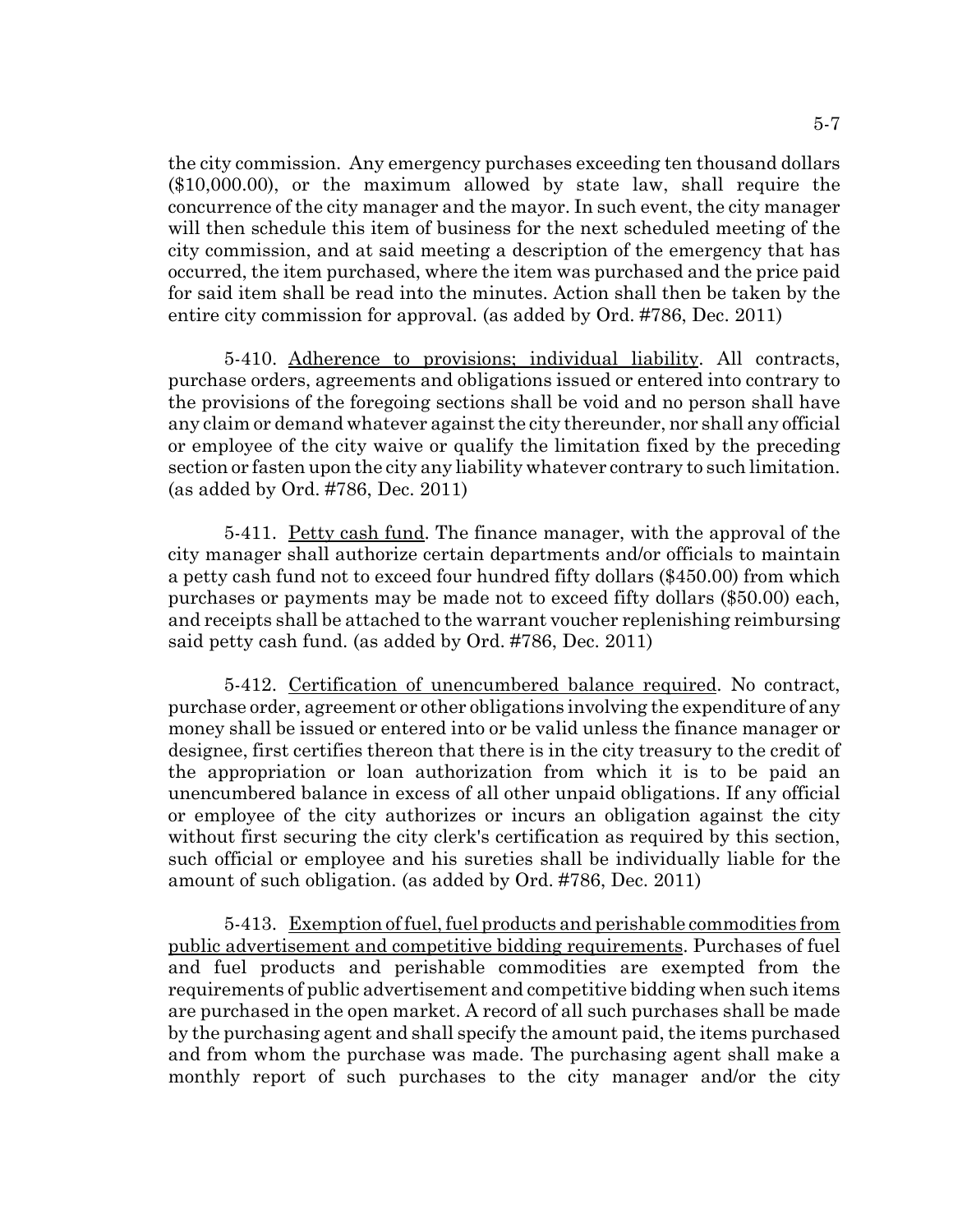commission and shall include all items of information as required herein in his report. (as added by Ord. #786, Dec. 2011)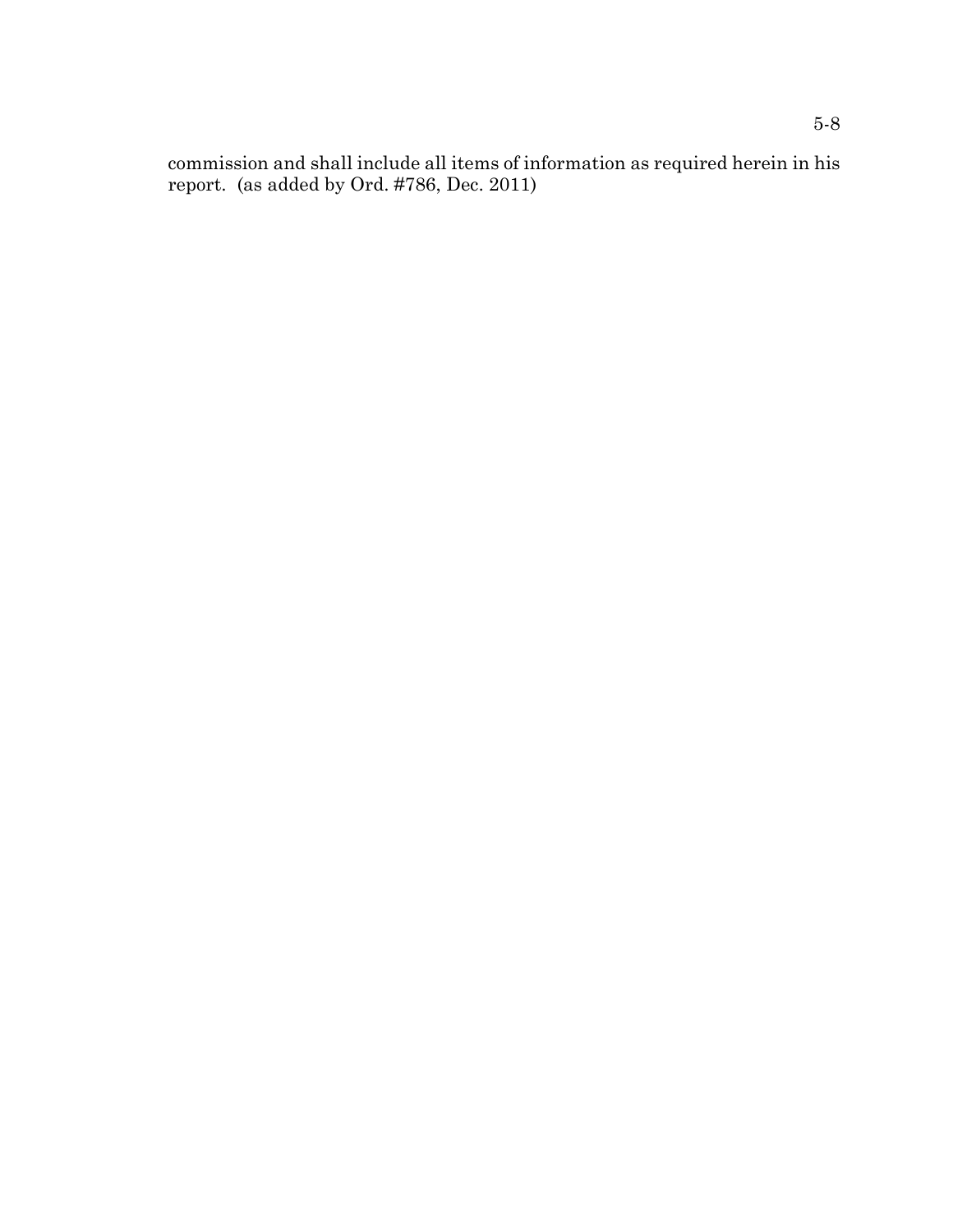#### DEBT POLICY

# **SECTION**

- 5-501. Definition of debt.
- 5-502. Approval of debt.
- 5-503. Transparency.
- 5-504. Role of debt.
- 5-506. Use of variable rate debt.
- 5-507. Use of derivatives.
- 5-508. Costs of debt.
- 5-509. Refinancing outstanding debt.
- 5-510. Professional services.
- 5-511. Policy review.
- 5-512. Compliance.

5-501. Definition of debt. All obligations of the city to repay, with or without interest, in installments and/or at a later date, some amount of money utilized for the purchase, construction, or operation of city resources. This includes but is not limited to notes, bond issues, capital leases, and loans of any type whether from an outside source such as a bank or from another internal fund. (as added by Ord. #785, Dec. 2011)

5-502. Approval of debt. Bond anticipation notes, capital outlay notes, grant anticipation notes, and tax and revenue anticipation notes will be submitted to the State of Tennessee Comptroller's Office and the city commission prior to issuance or entering into the obligation. A plan for refunding debt issues will also be submitted to the comptroller's office prior to issuance. Capital or equipment leases may be entered into by the city commission; however, details on the lease agreement will be forwarded to the comptroller's office on the specified form within forty-five (45) days. (as added by Ord. #785, Dec. 2011)

5-503. Transparency. (1) The city shall comply with legal requirements for notice and for public meetings related to debt issuance. All notices shall be posted in the customary and required posting locations, including as required local newspapers, bulletin boards, and websites. All costs (including principal, interest, issuance, continuing, and one (1) time) shall be clearly presented and disclosed to the citizens, city commission, and other stakeholders in a timely manner.

(2) The terms and life of each debt issue shall be clearly presented and disclosed to the citizens/members, city commission, and other stakeholders in a timely manner.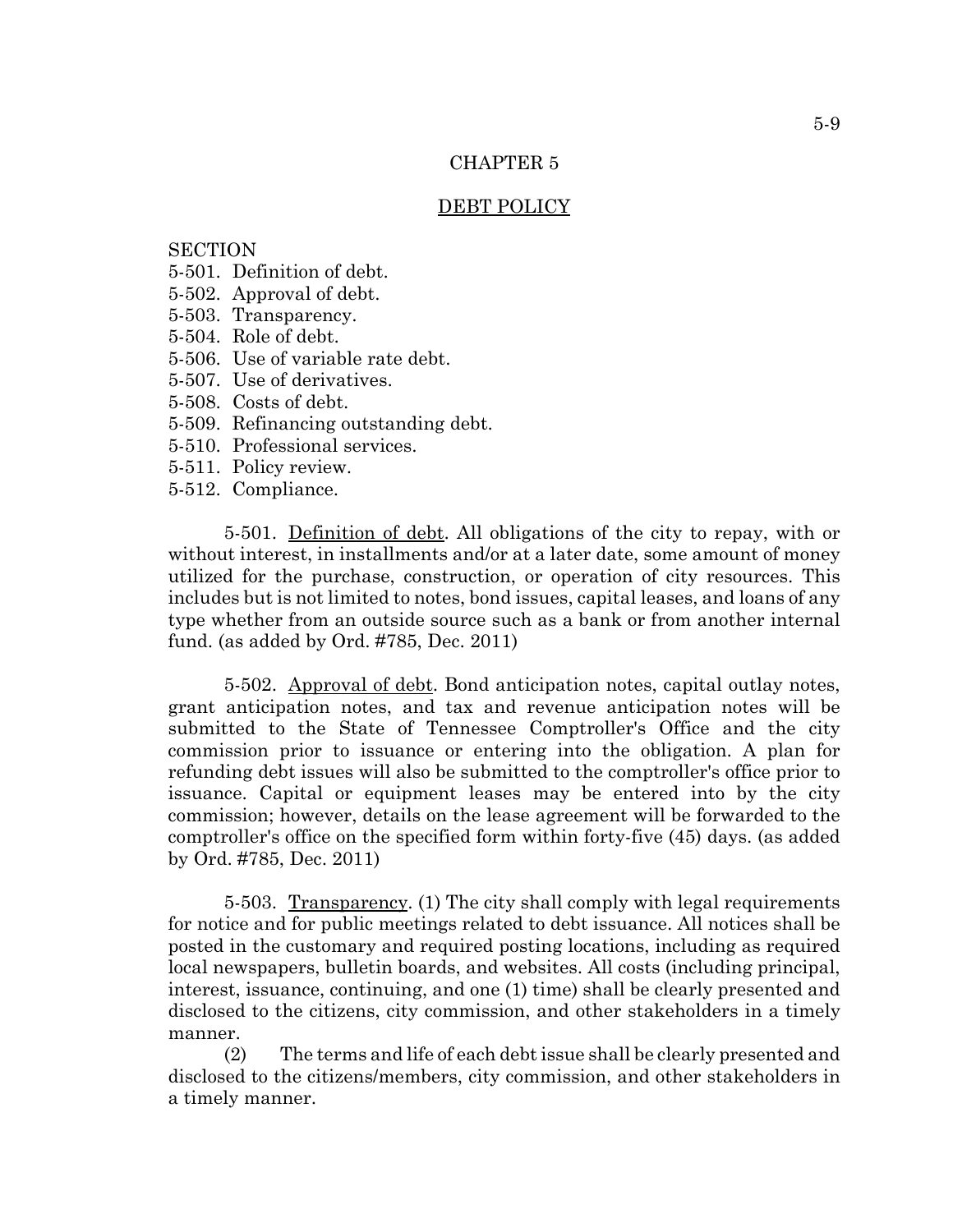(3) A debt service schedule outlining the rate of retirement for the principal amount shall be clearly presented and disclosed to the citizens/members, city commission, and other stakeholders in a timely manner. (as added by Ord. #785, Dec. 2011)

5-504. Role of debt. (1) Long-term debt may be used for capital purchases or construction identified through the capital improvement, regional development, transportation, or master process or plan. Long-term debt shall not be used to finance current operations.

(2) Short-term debt may be used for certain projects and equipment financing as well as for operational borrowing; however, the city will minimize the use of short-term cash flow borrowings by maintaining adequate working capital and close budget management.

(3) In accordance with Generally Accepted Accounting Principles and state law:

(a) The maturity of the underlying debt will not be more than the useful life of the assets purchased or built with the debt, not to exceed thirty (30) years; however, an exception may be made with respect to federally sponsored loans, provided such an exception is consistent with law and accepted practices.

(b) Debt issued for operating expenses must be repaid within the same fiscal year of issuance or incurrence. (as added by Ord. #785, Dec. 2011)

5-505. Types and limits of debt. (1) The city will seek to limit total outstanding debt obligations to twenty percent (20%) of gross general fund revenues, excluding overlapping debt, enterprise debt, and revenue debt.

(2) The limitation on total outstanding debt must be reviewed prior to the issuance of any new debt.

(3) The city's total outstanding debt obligation will be monitored and reported to the city commission by the finance manager in conjunction with the city manager. The finance manager and the city manager shall monitor the maturities and terms and conditions of all obligations to ensure compliance. They shall also report to the city commission any matter that adversely affects the credit or financial integrity of the city.

(4) The city is authorized to issue general obligation bonds, revenue bonds, TIFs, loans, notes and other debt allowed by law.

(5) The city will seek to structure debt with level or declining debt service payments over the life of each individual bond issue or loan.

(6) As a rule, the city will not backload, use "wrap-around" techniques, balloon payments or other exotic formats to pursue the financing of projects. When refunding opportunities, natural disasters, other non-general fund revenues, or other external factors occur, the city may utilize non-level debt methods. However, the use of such methods must be thoroughly discussed in a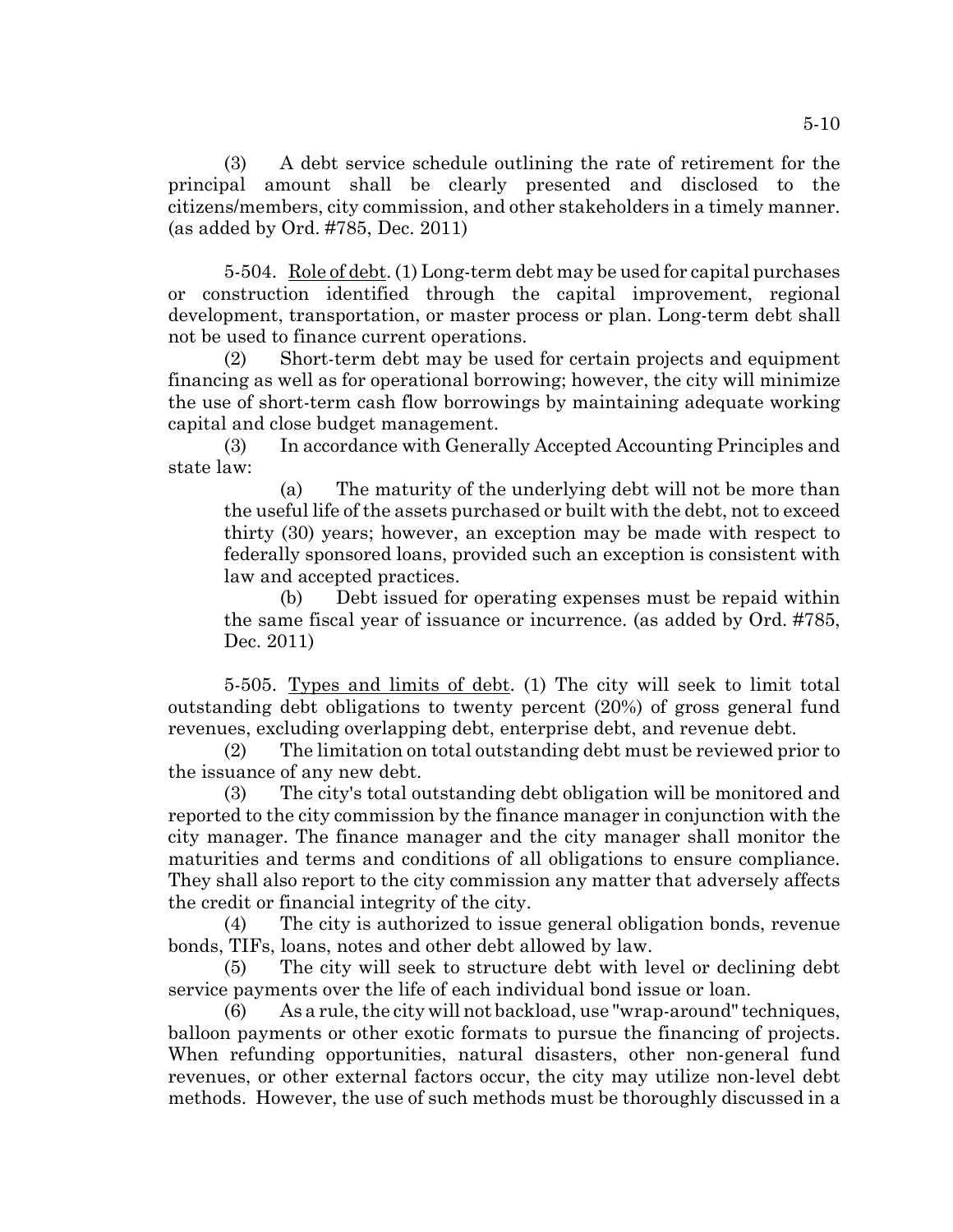public meeting and the mayor and governing body must determine such use is justified and in the best interest of the city.

(7) The city may use capital leases to finance short-term projects.

(8) Bonds backed with a general obligations pledge often have lower interest rates than revenue bonds. The city may use its general obligation pledge with revenue bond issues when the populations served by the revenue bond projects overlap or significantly are the same as the property tax base of the city. The city commission and management are committed to maintaining rates and fee structures of revenue supported debt at levels that will not require a subsidy from the city's general fund. (as added by Ord. #785, Dec. 2011)

5-506. Use of variable rate debt. (1) The city recognizes the value of variable rate debt obligations and that cities have greatly benefitted from the use of variable rate debt in the financing of needed infrastructure and capital improvements.

(2) The city also recognizes, however, there are inherent risks associated with the use of variable rate debt and will implement steps to mitigate these risks; including:

(a) The city will annually include in its budget an interest rate assumption for any outstanding variable rate debt that takes market fluctuations affecting the rate of interest into consideration.

(b) Prior to entering into any variable rate debt obligation that is backed by insurance and secured by a liquidity provider, the city commission shall be informed of the potential affect on rates as well as any additional costs that might be incurred should the insurance fail.

(c) Prior to entering into any variable rate debt obligation that is backed by a letter of credit provider, the city commission shall be informed of the potential affect on rates as well as any additional costs that might be incurred should the letter of credit fail.

(d) Prior to entering into any variable rate debt obligation, the city commission will be informed of any terms, conditions, fees, or other costs associated with the prepayment of variable rate debt obligations.

(e) The city shall consult with persons familiar with the arbitrage rules to determine applicability, legal responsibility, and potential consequences associated with any variable rate debt obligation. (as added by Ord. #785, Dec. 2011)

5-507. Use of derivatives. The city chooses not to use derivative or other exotic financial structures in the management of the city's debt portfolio. Prior to any reversal of this provision:

(1) A written management report outlining the potential benefits and consequences of utilizing these structures must be submitted to the city commission; and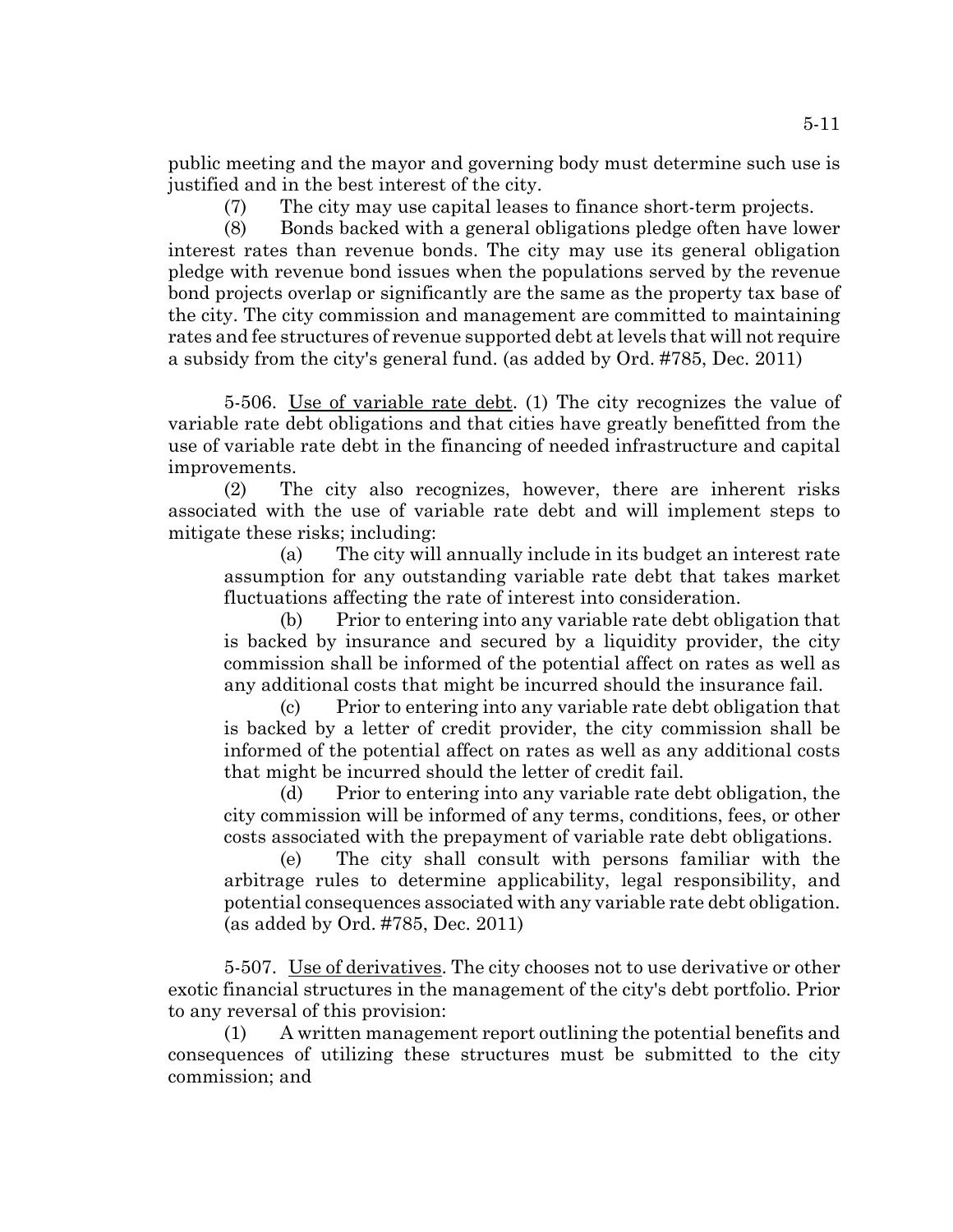(2) The city commission must adopt a specific amendment to this policy concerning the use of derivatives or interest rate agreements that complies with the State Funding Board Guidelines. (as added by Ord. #785, Dec. 2011)

5-508. Costs of debt. (1) All costs associated with the initial issuance or incurrence of debt, management and repayment of debt (including interest, principal, and fees or charges) shall be disclosed prior to action by the city commission in accordance with the notice requirements stated above.

(2) In cases of variable interest or non-specified costs, detailed explanation of the assumptions shall be provided along with the complete estimate of total costs anticipated to be incurred as part of the debt issue.

(3) Costs related to the repayment of debt, including liabilities for future years, shall be provided in context of the annual budgets from which such payments will be funded (i.e. general obligations bonds in context of the general fund, revenue bonds in context of the dedicated revenue stream and related expenditures, loans and notes). (as added by Ord. #785, Dec. 2011)

5-509. Refinancing outstanding debt. (1) The city will refund debt when it is in the best financial interest of the city to do so, and the finance manager and city manager shall have the responsibility to analyze outstanding bond issues for refunding opportunities. The decision to refinance must be explicitly approved by the governing body, and all plans for current or advance refunding of debt must be in compliance with state laws and regulations.

(2) The finance manager and city manager will consider the following issues when analyzing possible refunding opportunities:

(a) Onerous restrictions - Debt may be refinanced to eliminate onerous or restrictive covenants contained in existing debt documents, or to take advantage of changing financial conditions or interest rates.

(b) Restructuring for economic purposes -The city will refund debt when it is in the best financial interest of the city to do so. Such refunding may include restructuring to meet unanticipated revenue expectations, achieve cost savings, mitigate irregular debt service payments, or to release reserve funds. Current refunding opportunities may be considered by the finance manager and city manager if the refunding generates positive present value savings, and the finance manager and city manager must establish a minimum present value savings threshold for any refinancing.

(c) Term of refunding issues - The city will refund bonds within the term of the originally issued debt. However, the finance manager and city manager may consider maturity extension, when necessary to achieve a desired outcome, provided such extension is legally permissible. The finance manager and city manager may also consider shortening the term of the originally issued debt to realize greater savings. The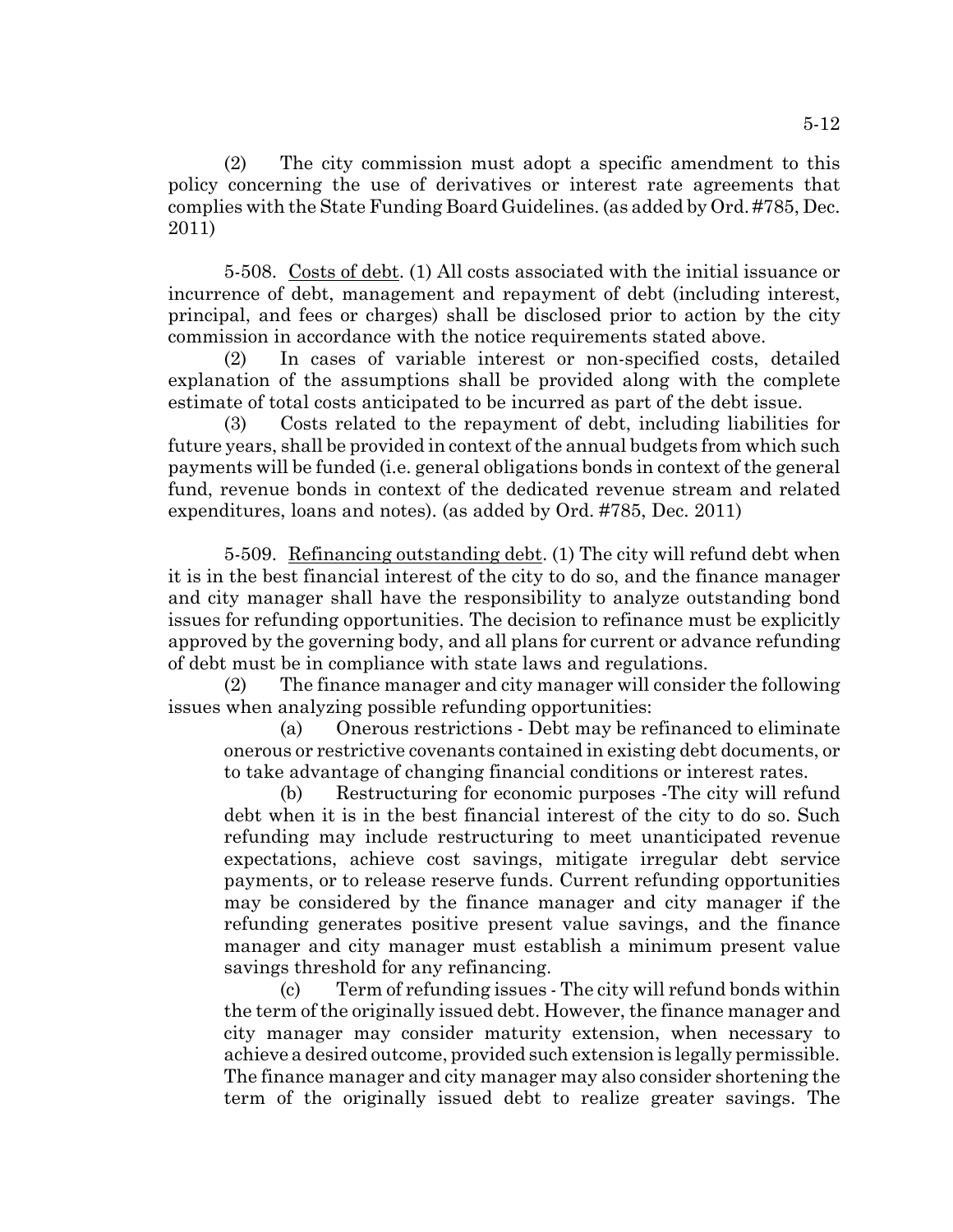remaining useful life of the financed facility and the concept of intergenerational equity should guide this decision.

(d) Escrow structuring - The city shall utilize the least costly securities available in structuring refunding escrows. Under no circumstances shall an underwriter, agent or financial advisor sell escrow securities to the city from its own account.

(e) Arbitrage - The city shall consult with persons familiar with the arbitrage rules to determine applicability, legal responsibility, and potential consequences associated with any refunding. (as added by Ord. #785, Dec. 2011)

5-510. Professional services. (1) The city shall require all professionals engaged in the process of issuing debt to clearly disclose all compensation and consideration received related to services provided in the debt issuance process by both the city and the lender or conduit issuer, if any. This includes "soft" costs or compensations in lieu of direct payments.

(2) Counsel. The city shall enter into an engagement letter agreement with each lawyer or law firm representing the city in a debt transaction. No engagement letter is required for any lawyer who is an employee of the city or lawyer or law firm which is under a general appointment or contract to serve as counsel to the city. The city does not need an engagement letter with counsel not representing the city, such as underwriters' counsel.

(3) Financial advisor. The city shall enter into a written agreement with each person or firm serving as financial advisor for debt management and transactions. Whether in a competitive sale or negotiated sale, the financial advisor shall not be permitted to bid on, privately place or underwrite an issue for which they are or have been providing advisory services for the issuance or broker any other debt transactions for the city.

(4) Underwriter. The city shall require the underwriter to clearly identify itself in writing e.g., in a response to a request for proposals or in promotional materials provided to an issuer as an underwriter and not as a financial advisor from the earliest stages of its relationship with the city with respect to that issue. The underwriter must clarify its primary role as a purchaser of securities in an arm's-length commercial transaction and that it has financial and other interests that differ from those of the entity. The underwriter in a publicly offered, negotiated sale shall be required to provide pricing information both as to interest rates and to takedown per maturity to the governing body or city manager in advance of the pricing of the debt.

(5) Professionals involved in a debt transaction hired or compensated by the city shall be required to disclose to the city existing client and business relationships between and among the professionals to a transaction (including but not limited to financial advisor, swap advisor, bond counsel, swap counsel, trustee, paying agent, liquidity or credit enhancement provider, underwriter, counterparty, and remarketing agent), as well as conduit issuers, sponsoring